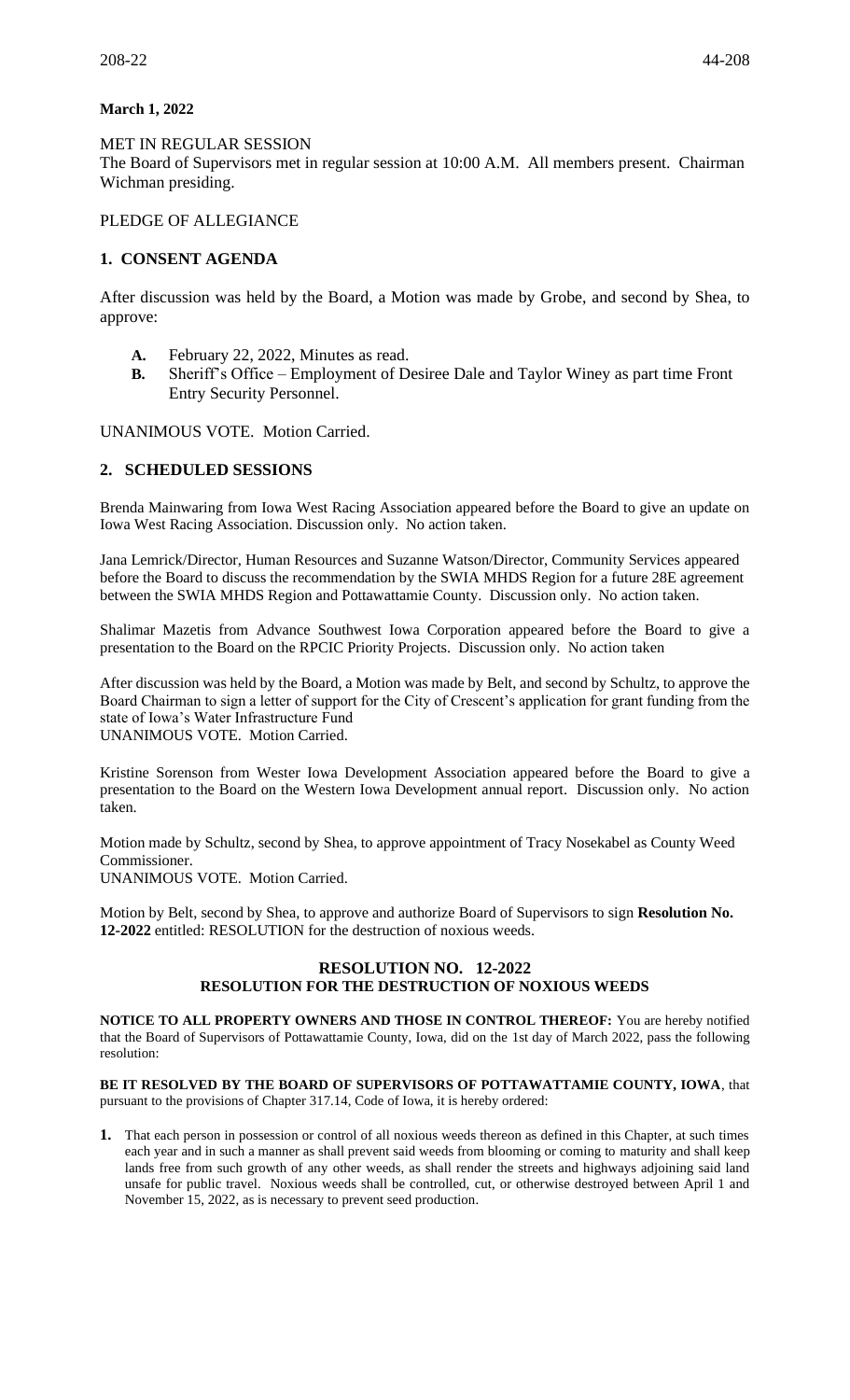| PRIMARY NOXIOUS WEEDS:                        | <b>SECONDARY NOXIOUS WEEDS:</b> |
|-----------------------------------------------|---------------------------------|
| (1) Quack grass,                              | (1) Butterprint annual,         |
| (2) Perennial sow thistle,                    | (2) Cocklebur annual,           |
| (3) Canada thistle,                           | (3) Wild mustard annual,        |
| (4) Bull thistle,                             | (4) Wild carrot biennial,       |
| (5) European morning glory or field bindweed, | (5) Buckhorn,                   |
| $(6)$ Horse nettle,                           | (6) Sheep sorrel,               |
| (7) Leafy spurge,                             | (7) Sour dock perennial,        |
| (8) Perennial pepper-grass,                   | (8) Smooth dock,                |
| (9) Russian knapweed,                         | (9) Poison hemlock,             |
| $(10)$ Buckthorn,                             | (10) Multiflora rose,           |
| (11) All species of thistles belonging in the | (12) Puncture vine,             |
| genera of Cirsium and Carduus.                | (13) Teasel biennial,           |
| (12) Palmer amaranth,                         | (14) Shattercane                |

- **2.** That each owner and each person in possession or control of any land in Pottawattamie County, Iowa, infested with any Primary and Secondary Noxious Weed, and all other species of thistles belonging to the genera of Cirsium and Carduus, shall adopt or enter into a program of weed destruction, and treatment of control, described by the Weed Commissioner, which in five years may be expected to destroy and will immediately keep under control such infestation of said noxious weeds.
- **3.** That all weeds other than noxious weeds on all county trunk and local county roads between the fence line thereof, shall be destroyed and controlled by the adjoining property owner, to prevent seed production.
- **4.** That if the owners or persons in possession or control of any land in Pottawattamie County fails to comply with the foregoing order, the Weed Commissioner shall cause this to be done and the expense of said work, including cost of serving notice and other costs, if any, to be assessed against the land and their owners thereof.
- **5.** That the County Auditor be and is hereby directed to cause notice of this making and entering of the foregoing order shall be given by one publication in each of the official newspapers of the County.

#### **DATED THIS 1 st day of March 2022.**

|                       |            | ROLL CALL VOTE |                |               |  |
|-----------------------|------------|----------------|----------------|---------------|--|
|                       | <b>AYE</b> | <b>NAY</b>     | <b>ABSTAIN</b> | <b>ABSENT</b> |  |
| Tim Wichman, Chairman | $\circ$    | $\circ$        | O              | $\circ$       |  |
| Scott Belt            | O          | $\circ$        | O              | ◯             |  |
| Lynn Grobe            | O          | $\circ$        | $\circ$        | $\circ$       |  |
| Justin Schultz        | $\circ$    | $\circ$        | O              | ◯             |  |
| Brian Shea            | $\circ$    | O              | O              | ∩             |  |

ATTEST: \_\_\_\_\_\_\_\_\_\_\_\_\_\_\_\_\_\_\_\_\_\_\_\_\_\_\_\_\_\_\_\_\_\_\_\_\_

Melvyn J. Houser, Co Melvyn J. Houser, County Auditor

#### Roll Call Vote: AYES: Wichman, Belt, Grobe, Shea, Schultz. Motion.

After discussion was held by the Board, a Motion was made by Shea, and second by Schultz, to reopen request for bids for the Roads Operations Center Facilities. UNANIMOUS VOTE. Motion Carried.

## **3. OTHER**

Margarita Dooley/Director, Veterans Affair appeared before the Board to discuss the Veterans Affairs Commission Ex Officio members. Discussion only. No action taken.

Jana Lemrick/Director, Human Resources; Michael Williams and Jim Garbina/FNIC Group appeared before the Board to discuss and provide an update on FY 21/22 employee health insurance. Discussion only. No action taken.

# **4. RECEIVED/FILED**